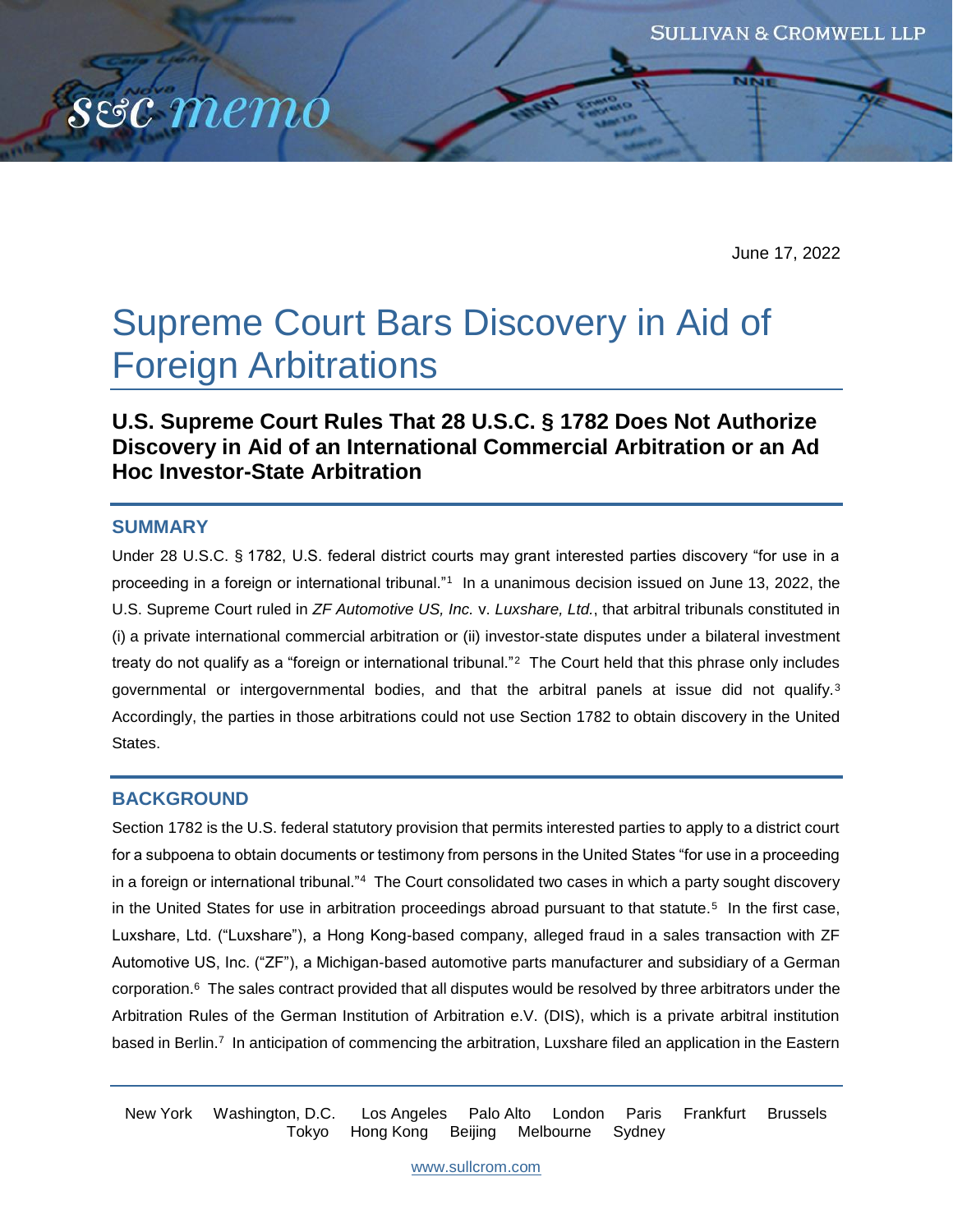District of Michigan seeking issuance of subpoenas under Section 1782.<sup>8</sup> The District Court granted the discovery request.<sup>9</sup> ZF moved to quash the subpoenas, arguing that an arbitral tribunal constituted under DIS pursuant to a private contract was not a "foreign or international tribunal" under Section 1782.<sup>10</sup> The District Court denied the motion to quash.<sup>11</sup> The Sixth Circuit denied a stay pending appeal.<sup>12</sup> The Supreme Court granted a stay and certiorari before judgment.<sup>13</sup>

In the second case, the Fund for Protection of Investors' Rights in Foreign States (the "Fund"), a Russian corporation assignee of the rights of a Russian investor in a bankrupt Lithuanian bank, AB bankas SNORAS ("Snoras"), initiated an ad hoc UNCITRAL arbitration against Lithuania under a bilateral investment treaty between Lithuania and Russia, claiming that Lithuania expropriated certain investments from Snoras.<sup>14</sup> The Fund filed an application for discovery under Section 1782 in the Southern District of New York, seeking information from third parties, including the consulting firm AlixPartners.<sup>15</sup> AlixPartners objected, arguing that the ad hoc arbitration panel was a private adjudicative body rather than a "foreign or international tribunal" under Section 1782.<sup>16</sup> The District Court rejected that argument and granted the Fund's discovery request.<sup>17</sup> The Second Circuit affirmed, concluding that the ad hoc UNCITRAL arbitration under the bilateral investment treaty constituted a "foreign or international tribunal" under Section 1782.<sup>18</sup>

## **THE SUPREME COURT'S DECISION**

The Court considered two issues in the cases: (1) whether the phrase "foreign or international tribunal" in Section 1782 includes private adjudicative bodies or only governmental or intergovernmental bodies, and (2) whether the arbitral panels in the two cases qualified as private adjudicative bodies or governmental or intergovernmental bodies.<sup>19</sup>

On the first issue, the Court concluded that the term "tribunal," when attached to the modifiers "foreign or international" as in Section 1782, is "best understood to refer to an adjudicative body that exercises governmental authority."<sup>20</sup> In particular, the Court reasoned that a "foreign tribunal" refers to "a tribunal belonging to a foreign nation than to a tribunal that is simply located in a foreign nation."<sup>21</sup> Similarly, the Court found that an "international tribunal" refers to a tribunal that "involves or is of two or more nations, meaning that those nations have imbued the tribunal with official power to adjudicate disputes."<sup>22</sup>

In reaching this interpretation, the Court relied on "both the statute's history and a comparison to the Federal Arbitration Act" (the "FAA").<sup>23</sup> The Court explained that the intent of Congress in adopting the legislation that became Section 1782 was to provide assistance and cooperation between the United States and foreign countries and in particular foreign courts and quasi-judicial agencies. The Court further found that a key purpose of § 1782 is comity, and "permitting federal courts to assist foreign and international governmental bodies promotes respect for foreign governments and encourages reciprocal assistance," while "lend[ing] the resources of district court to aid purely private bodies adjudicating purely private disputes abroad" does not necessarily do so.<sup>24</sup> The Court also noted that "extending § 1782 to include

-2-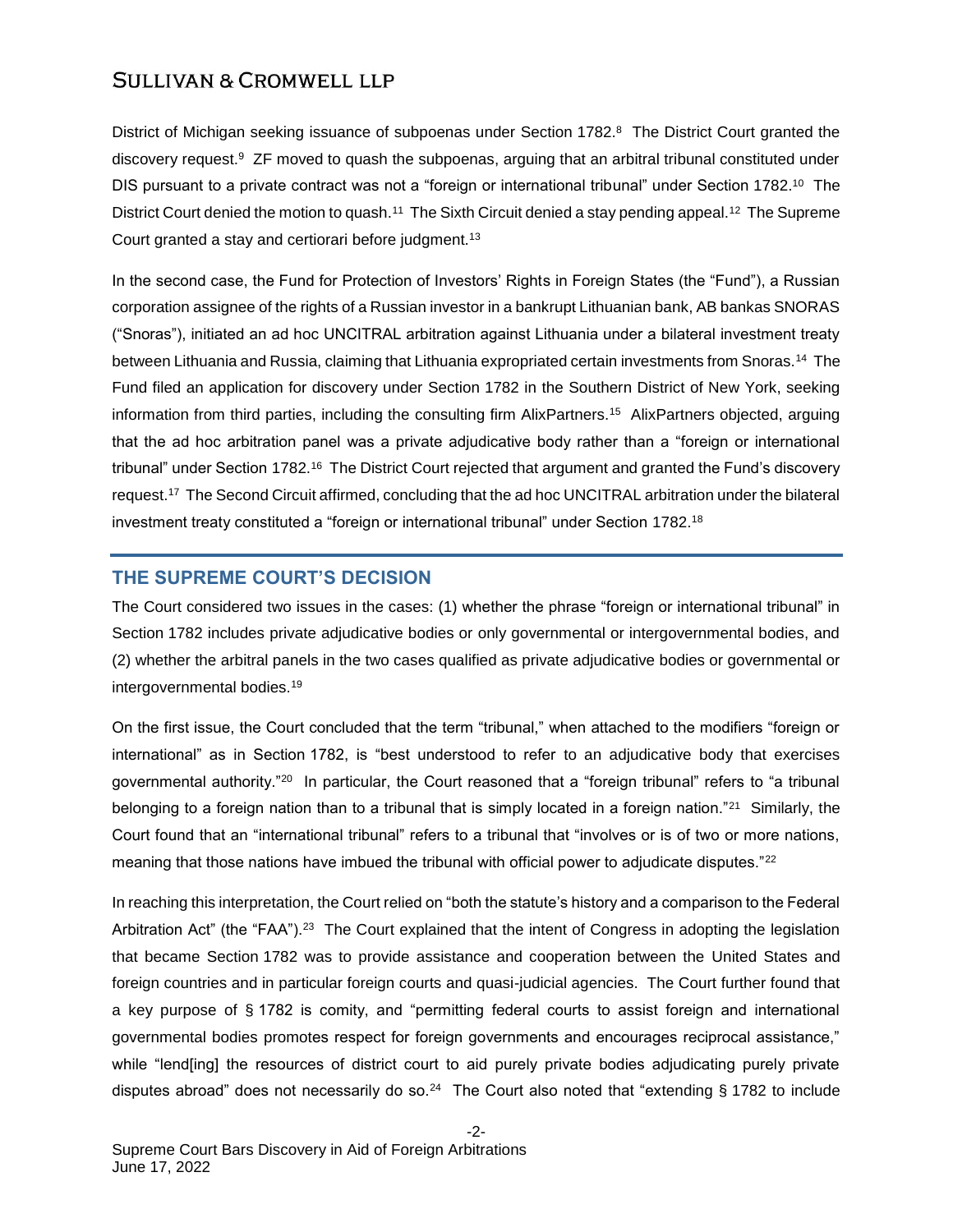private bodies would also be in significant tension with the FAA, which governs domestic arbitration, because § 1782 permits much broader discovery than the FAA allows."<sup>25</sup> The Court explained that "interpreting § 1782 to reach private arbitration would therefore create a notable mismatch between foreign and domestic arbitration." $^{26}$  In sum, the Court held that § 1782 requires a "foreign or international tribunal" to be a governmental or intergovernmental body, and thus, a private adjudicatory body does not fall within the statute.<sup>27</sup>

The Court then applied its interpretation to the two arbitrations at issue. In the first case, the Court analyzed the arbitral panel in Luxshare's dispute with ZF constituted under the DIS rules, and held that the panel did not qualify as a governmental or intergovernmental body.<sup>28</sup> The Court reasoned that the DIS arbitral panel was formed by the parties pursuant to a private contract and that no government was involved in creating the panel or prescribing its procedures.<sup>29</sup> The Court rejected Luxshare's argument that since the law and courts of the country in which it would sit govern some aspects of arbitration, a commercial arbitral panel like the DIS panel qualifies as governmental, and noted that "private entities do not become governmental because laws govern them and courts enforce their contracts."<sup>30</sup>

The Court acknowledged that the investor-state arbitration in the second case "present[ed] a harder question." Although a sovereign was a party to the dispute, and the arbitration clause was contained in an international treaty between two nations rather than a private contract, the Court held that the arbitral panel did not qualify as a governmental or an intergovernmental body.<sup>31</sup> The Court reasoned that "neither Lithuania's presence nor the treaty's existence is dispositive," and "what matters is the substance of their agreement."<sup>32</sup> The Court explained that the treaty at issue offers an investor a choice of four forums to resolve disputes, including national courts, which reflects the intent of Russia and Lithuania to give investors the choice of where to bring their disputes before a pre-existing governmental body.<sup>33</sup> The Court further explained that the ad hoc arbitration panel is not a pre-existing body, but is formed for the purpose of adjudicating investor-state disputes.<sup>34</sup> The Court further found that "nothing in the treaty reflects Russia and Lithuania's intent that an ad hoc panel exercise governmental authority."<sup>35</sup>

#### **IMPLICATIONS**

The Court's decision resolves a long-standing Circuit Court split on whether private international commercial arbitrations fall within the scope of Section 1782, and clearly holds that they do not. Thus, parties involved in or anticipating private international commercial arbitrations will no longer be able to invoke § 1782 to obtain discovery in the United States for use in such a proceeding.

The decision is also likely to substantially narrow, if not foreclose, the use of Section 1782 for discovery in aid of investor-state arbitrations. However, it remains to be seen how lower courts will apply this decision in the context of anticipated or actual arbitral proceedings brought under investment treaties with terms that differ from the Russia-Lithuania treaty at issue in the case. The Court's decision on this front relied heavily

-3-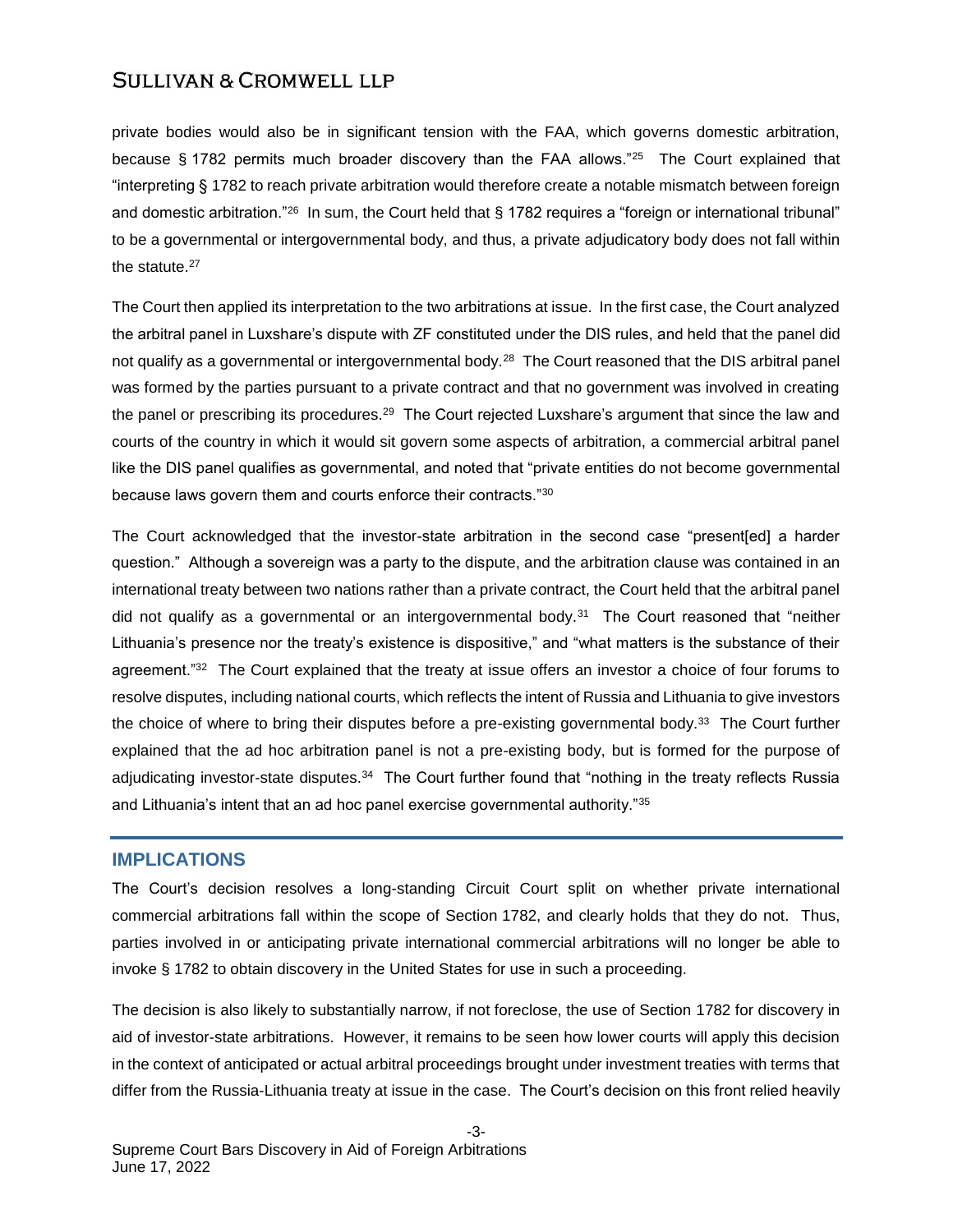on the particular terms of that treaty, which provided for ad hoc arbitration under the UNCITRAL rules as an option for resolving an investment dispute. Some treaties, for example, direct that disputes be resolved through arbitrations under the ICSID Convention, which have several distinct characteristics from ad hoc arbitrations.

 $\star$   $\star$   $\star$ 

Copyright © Sullivan & Cromwell LLP 2022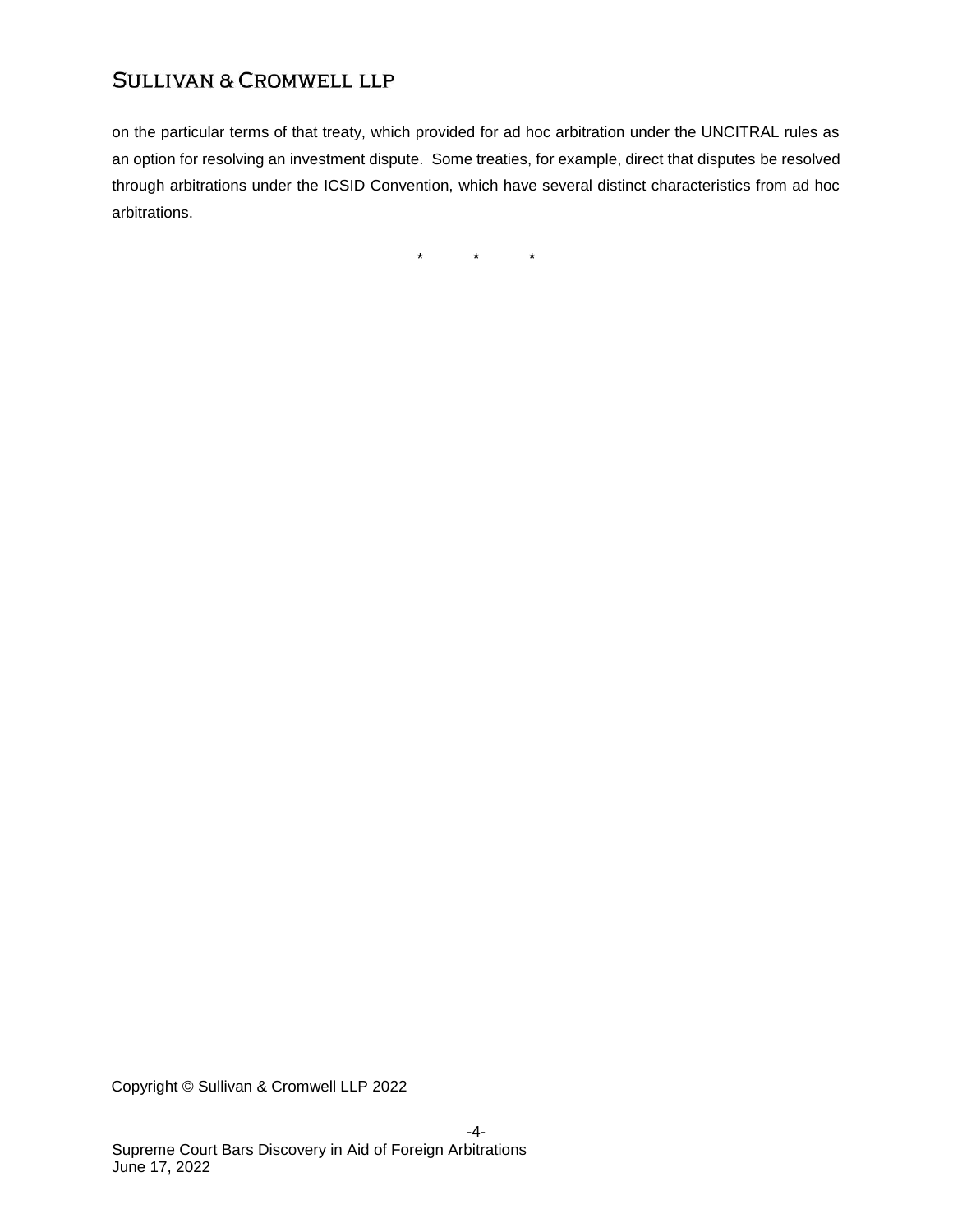| $\mathbf{1}$ | 28 U.S.C. § 1782(a).                                                                                                                                                                                              |
|--------------|-------------------------------------------------------------------------------------------------------------------------------------------------------------------------------------------------------------------|
| 2            | ZF Automotive US, Inc., No. 21-401, 2022 WL 2111355 (June 13, 2022).                                                                                                                                              |
| 3            | ld.                                                                                                                                                                                                               |
| 4            | Id. (citing 28 U.S.C. § 1782(a)).                                                                                                                                                                                 |
| 5            | Id.                                                                                                                                                                                                               |
| 6            | Id.                                                                                                                                                                                                               |
| 7            | ld.                                                                                                                                                                                                               |
| 8            | Id.                                                                                                                                                                                                               |
| 9            | Luxshare, Ltd. v. ZF Auto. US, Inc., No. 2:20-MC-51245, 2021 WL 2154700, at *15 (E.D. Mich.<br>May 27, 2021).                                                                                                     |
| 10           | Id.                                                                                                                                                                                                               |
| 11           | Id.                                                                                                                                                                                                               |
| 12           | Luxshare, Ltd. v. ZF Auto. US, Inc., 555 F. Supp. 3d 510, 519 (E.D. Mich. July 1, 2021).                                                                                                                          |
| 13           | ZF Automotive US, Inc., No. 21-401, 2022 WL 2111355, at *4 (June 13, 2022).                                                                                                                                       |
| 14           | <i>ld.</i> at *3.                                                                                                                                                                                                 |
| 15           | ld.                                                                                                                                                                                                               |
| 16           | ld.                                                                                                                                                                                                               |
| 17           | In re Fund for Prot. of Inv. Rts. in Foreign States, No. 19 MISC. 401 (AT), 2020 WL 3833457, at *4<br>(S.D.N.Y. July 8, 2020).                                                                                    |
| 18           | Fund for Prot. of Inv. Rts. in Foreign States Pursuant to 28 U.S.C. § 1782 for Ord. Granting Leave<br>to Obtain Discovery for use in Foreign Proceeding v. AlixPartners, LLP, 5 F.4th 216, 233 (2d Cir.<br>2021). |
| 19           | ZF Automotive US, Inc., No. 21-401, 2022 WL 2111355, at *5 (June 13, 2022).                                                                                                                                       |
| 20           | Id.                                                                                                                                                                                                               |
| 21           | Id. at *6.                                                                                                                                                                                                        |
| 22           | ld.                                                                                                                                                                                                               |
| 23           | <i>ld.</i> at *7.                                                                                                                                                                                                 |
| 24           | Id.                                                                                                                                                                                                               |
| 25           | Id.                                                                                                                                                                                                               |
| 26           | Id.                                                                                                                                                                                                               |
| 27           | Id.                                                                                                                                                                                                               |
| 28           | Id. at *8.                                                                                                                                                                                                        |
| 29           | Id.                                                                                                                                                                                                               |
| 30           | Id.                                                                                                                                                                                                               |
| 31           | ld.                                                                                                                                                                                                               |

#### **ENDNOTES**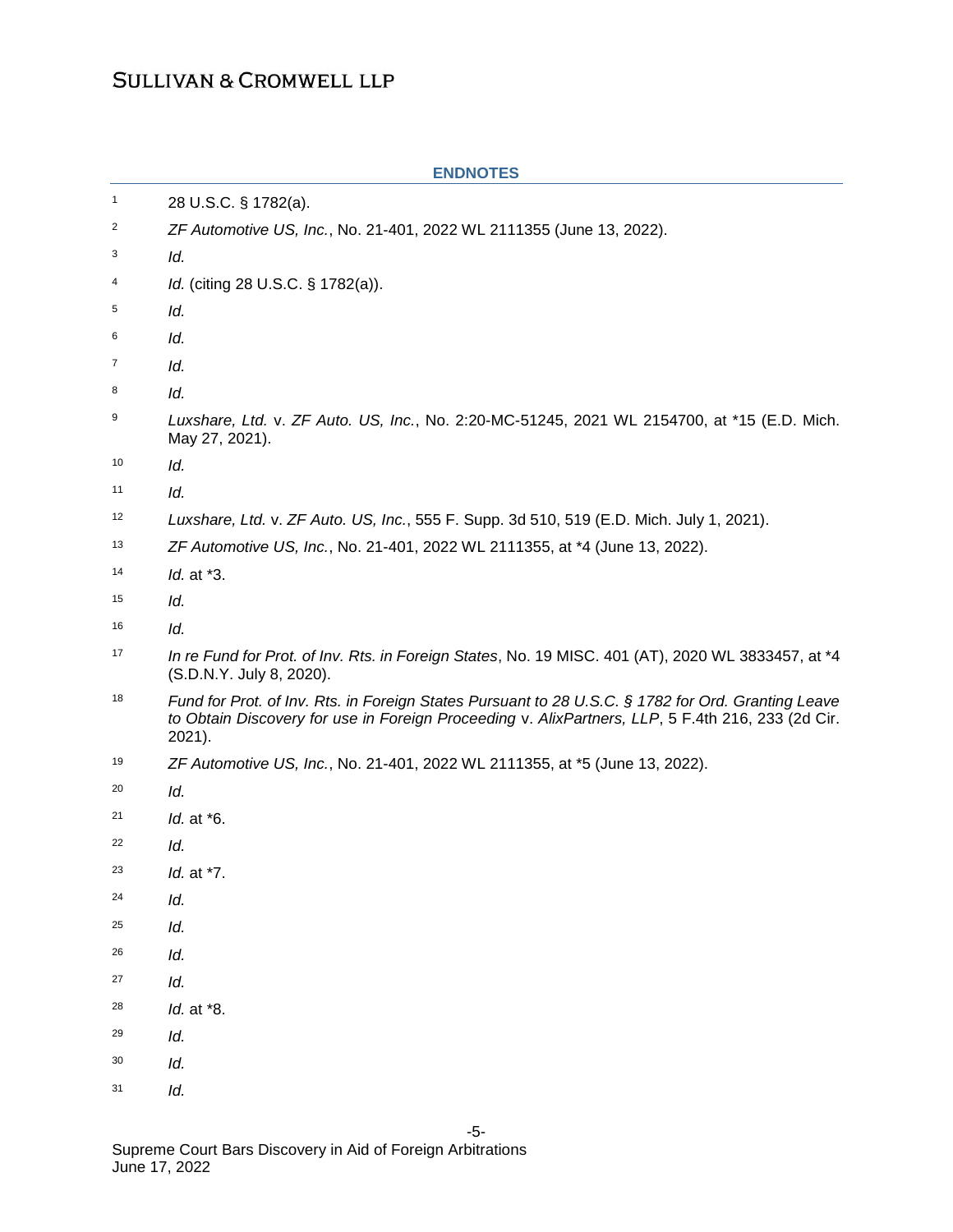|    | <b>ENDNOTES (CONTINUED)</b> |
|----|-----------------------------|
| 32 | ld.                         |
| 33 | $Id.$ at $*9$               |
| 34 | Id.                         |
| 35 | ld.                         |